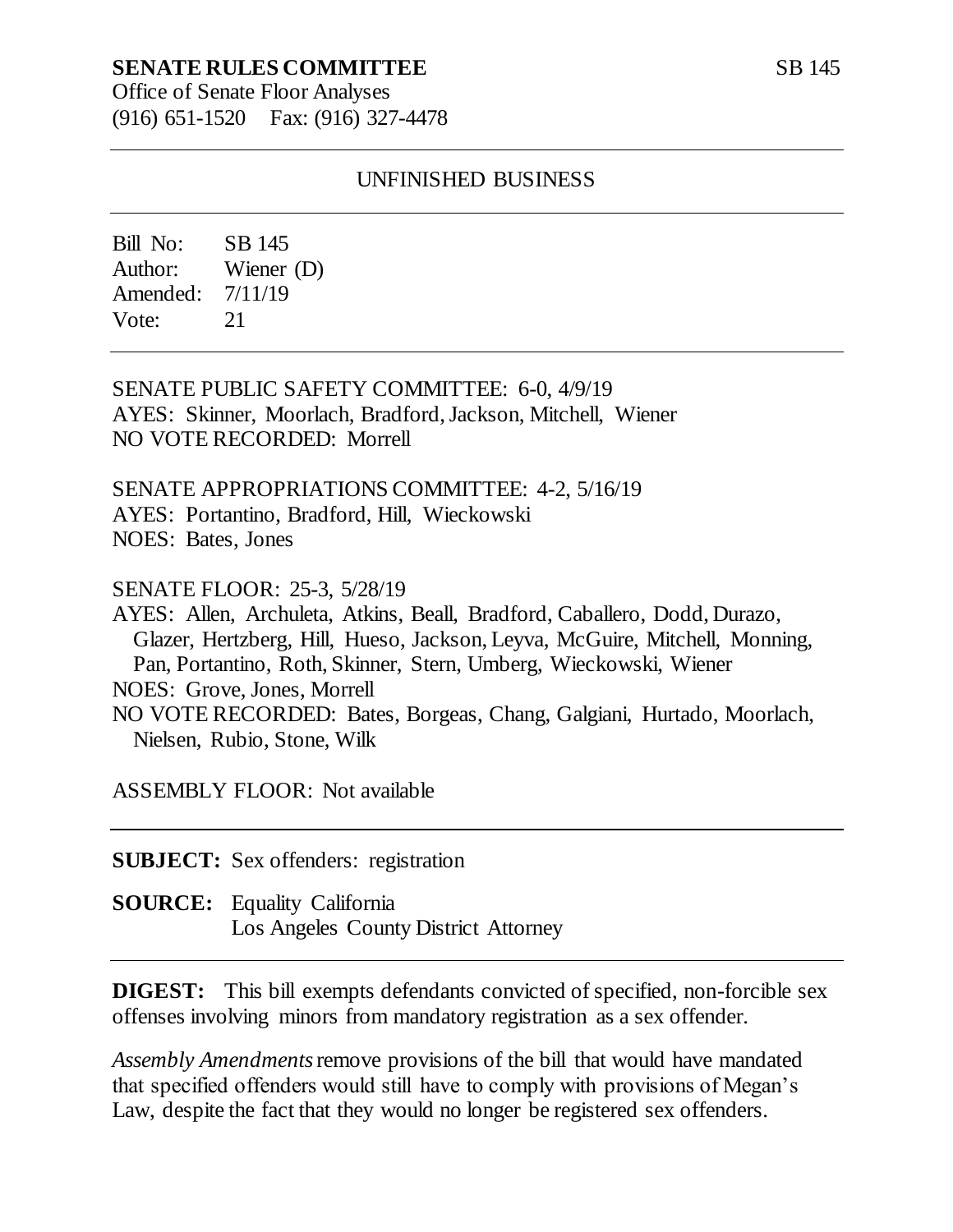## **ANALYSIS:**

Existing law:

- 1) Criminalizes the acts of non-forcible sodomy, oral copulation, and sexual penetration, with a minor, and punishes those offenses as either alternate felony/misdemeanors ("wobbler" offenses) or as felonies, depending on the age difference between the perpetrator and the minor. (Pen. Code §§ 286 subd. (b), 287 subd. (b), and 289 subds. (h) and (i).)
- 2) Requires, until January 1, 2021, lifetime sex offender registration for persons convicted of various offenses, including offenses that criminalize the acts of non-forcible sodomy, oral copulation, and sexual penetration, with a minor. (Pen. Code, § 290, subds. (a) - (c) [effective until January 1, 2021, repealed as of that date].)
- 3) Requires, as of January 1, 2021, sex offender registration for persons convicted of various offenses for a period of 10 years, 20 years, or life, depending on the nature of the conviction. For persons convicted of non-forcible sodomy, oral copulation, and sexual penetration, with a minor, the registration period is 10 years. (Pen. Code, § 290, subds. (c) and (d)(1)(A) [operative January 1, 2021].)
- 4) Criminalizes the act of vaginal sexual intercourse with a minor, punishes a violation of that offense as either a misdemeanor or an alternate felony/misdemeanor (a "wobbler"), and does not require sex offender registration for a violation of that offense. (Pen. Code, §§ 261.5 and 290 *et. seq*.)
- 5) Criminalizes the act of willfully and lewdly committing any lewd or lascivious act upon or with the body, or any part or member thereof, of a child who is under the age of 14 years, with the intent of arousing, appealing to, or gratifying the lust, passions, or sexual desires of that person or the child; punishes that conduct as a prison felony and requires sex offender registration for life until January 1, 2021, and for twenty years thereafter. (Pen. Code §§ 288, subd. (a) and 290, subds. (a) - (c).)
- 6) Requires a person who must register as a sex offender to register, or reregister if he or she has previously registered, upon release from incarceration, placement, commitment, or release on probation with the local law enforcement agency. (Pen. Code, § 290.015, subd. (a).)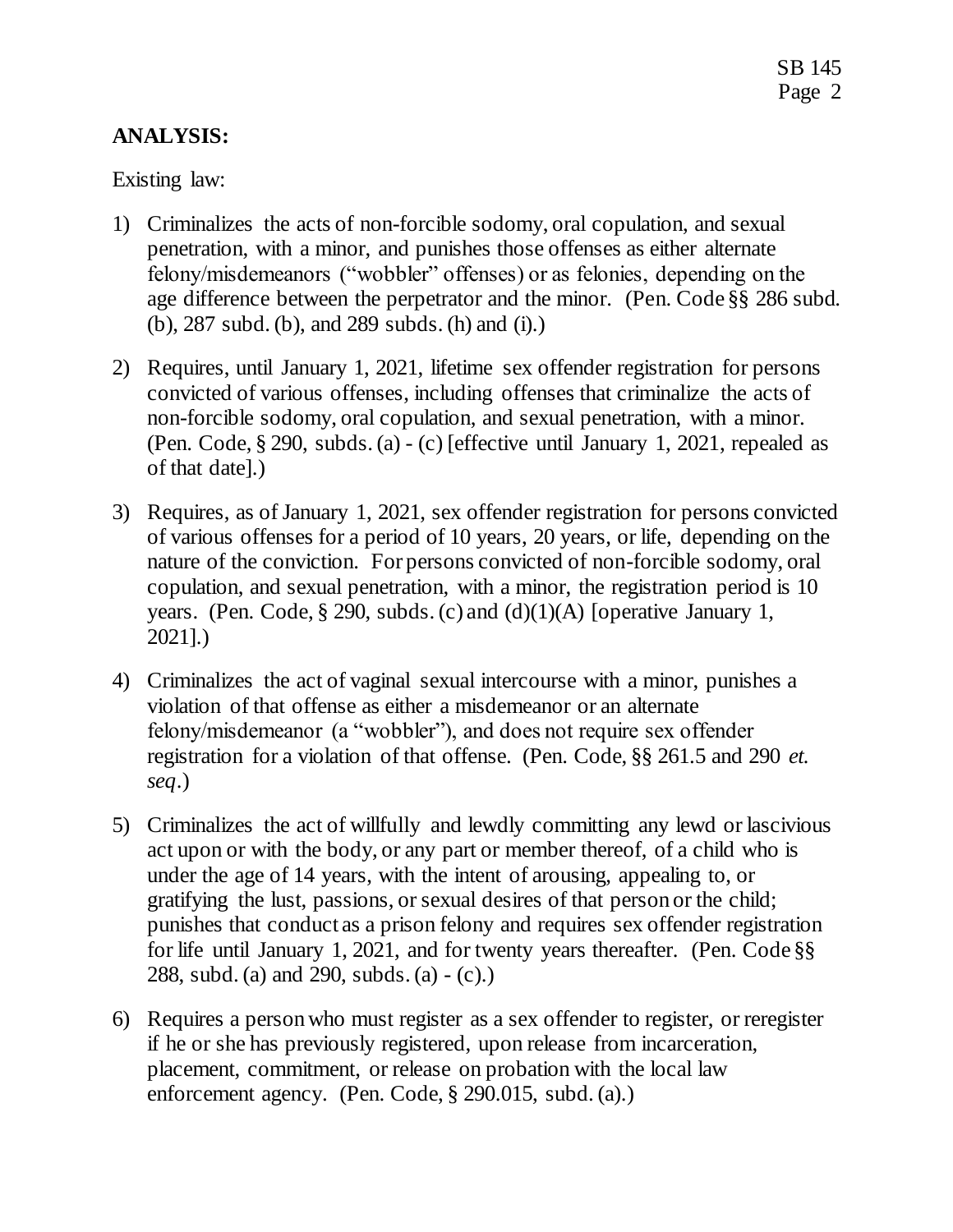- 7) Provides that within three days thereafter, the registering law enforcement agency or agencies shall forward the statement, fingerprints, photograph, and vehicle license plate number, if any, to the Department of Justice (DOJ). (Pen. Code, § 290.015, subd. (b).)
- 8) Authorizes the court to order a person convicted of an offense that does not require registration as a sex offender to nonetheless register as such if it finds at the time of conviction or sentencing that the person committed the offense as a result of sexual compulsion or for purposes of sexual gratification and states on the record the reasons for its findings and the reasons for requiring registration. (Pen. Code § 290.006.)
- 9) States that registration as a sex offender shall consist of the following:
	- a) A statement signed in writing by the person, giving information as shall be required by DOJ and giving the name and address of the person's employer, and the address of the person's place of employment, if different from the employer's main address;
	- b) Fingerprints and a current photograph taken by the registering official;
	- c) The license plate number of any vehicle owned by, regularly driven by or registered in the name of the registrant;
	- d) Notice to the person that he or she may have a duty to register in any other state where he or she may relocate; and,
	- e) Copies of adequate proof of residence, such as a California driver's license or identification card, recent rent or utility receipt or any other information that the registering official believes is reliable. (Pen. Code, § 290.015, subd. (a).)
- 10) Provides that a willful violation of any part of the registration requirements constitutes a misdemeanor if the offense requiring registration was a misdemeanor, and constitutes a felony of the offense requiring registration was a felony or if the person has a prior conviction of failing to register. (Pen. Code, § 290.018, subds. (a) and (b).)
- 11) Provides that a misdemeanor failure to register shall be punishable by imprisonment in a county jail not exceeding one year, and a felony failure to register shall be punishable in the state prison for 16 months, two or three years. (Pen. Code, § 290.018, subds. (a) and (b).)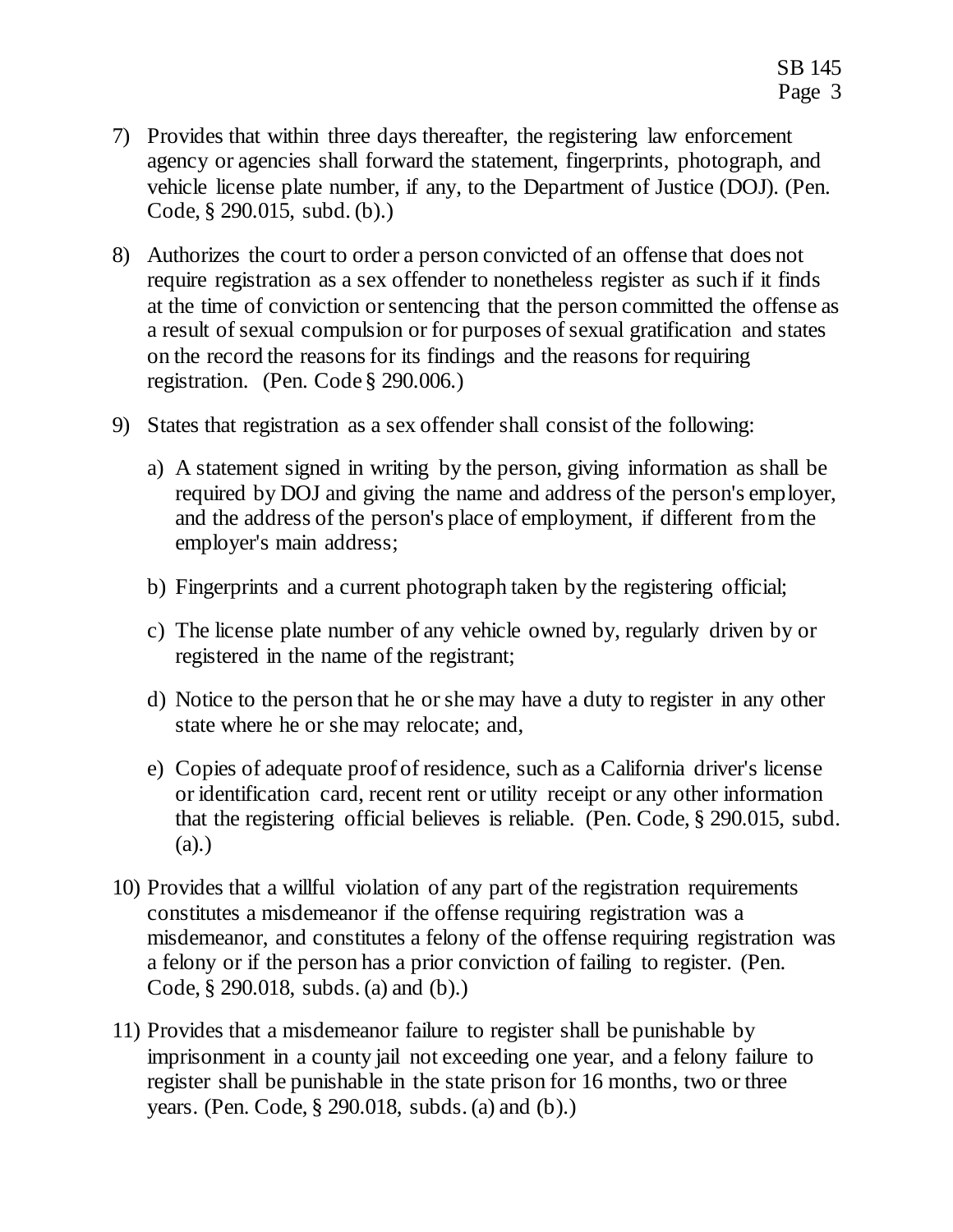- 12) Requires DOJ to make information about registered sex offenders available to the public on its internet website, as specified. (Pen. Code, § 290.46, subd. (a).)
- 13) Requires DOJ to include on its website a registrant's name and known aliases, a photograph, a physical description, including gender and race, date of birth, criminal history, the home address at which the registrant resides, and any other information that DOJ deems relevant unless expressly excluded under the statute. (Pen. Code, § 290.46, subd. (b).)
- 14) Imposes a 20-year parole term for persons convicted of a felony offense of sodomy, oral copulation, or sexual penetration in which one or more of the victims of the offense was a child under 14 years of age. (Pen. Code § 3000, subd.  $(b)(4)(A)$ .)
- 15) Imposes specified restrictions on persons registered as sex offenders with respect to employment in certain areas, such as in education (Education Code §§ 35021, 44345), community care facilities (Health and Safety Code (HSC) § 1522), residential care facilities (HSC § 1568.09), residential care facilities for the elderly (HSC § 1569.17), day care facilities (HSC § 1596.871), engaging in the business of massage (Government Code § 51032), physicians and surgeons (Business and Professions Code § 2221), registered nurses (Business and Professions Code § 2760.1), and others.

This bill:

- 1) Exempts a person convicted of non-forcible sodomy with a minor, oral copulation with a minor, or sexual penetration with a minor, as specified, from having to automatically register as a sex offender under the Sex Offender Registry Act if the person was not more than 10 years older than the minor at the time of the offense, and the conviction is the only one requiring the person to register.
- 2) Specifies that a person convicted of one of those specified offenses may still be ordered to register in the discretion of the court, if the court finds at the time of conviction or sentencing that the person committed the offense as a result of sexual compulsion or for purposes of sexual gratification

### **Background**

California mandates sex offender registration for the following offenses involving voluntary sexual acts minors with someone who is aged within 10 years of the minor: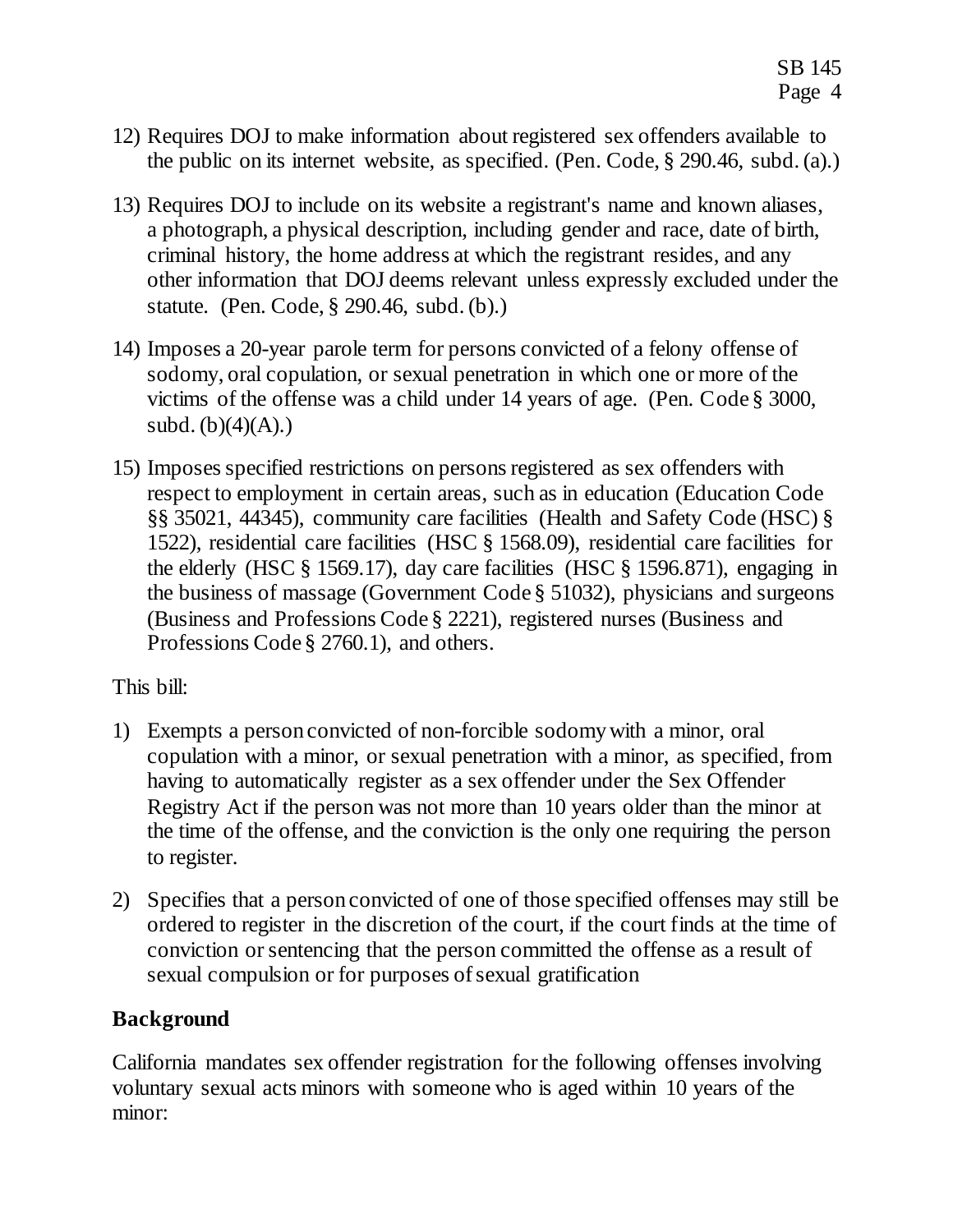- Sodomy
- Sexual penetration
- Oral copulation

However, California fails to mandate registration as a sex offender who commits a violation of sexual intercourse with a minor who is within 10 years of the offender. Sexual penetration is distinguishable from sexual intercourse in that the vaginal penetration is anything other than a penis.

Additionally, the crimes of sexual conduct with a minor under the age of 14 are punished in a separate code section, as lewd and lascivious acts with a minor under the age of 14. (Cal. Pen. Code  $\S$  288.)

At the time that California created the sex offender registry in 1947, all of these acts were likewise illegal amongst consenting adults. At the time, that was likely the reason these offenses were included in the registry. The articulated conduct was legalized between consenting adults in 1975 by AB 489.

The California Supreme Court has twice spoken on the issue of unequal registration requirements for similarly situated offenders. The first case on this issue was *People v. Hofsheier* (2004), 37 Cal. 4th 1185. The second case was *Johnson v. Department of Justice* (2015), 60 Cal. 4th 871. The two decisions reached very different results with very similar fact patterns. The Legislature speaking on this issue would provide the necessary guidance to resolve the issue going forward.

The *Hofsheier* case involved a 22-year old offender who was convicted of oral copulation with a 16-year old. The defendant argued at his sentencing that the mandatory registration requirement he was forced to undergo was a violation of equal protection because if he had engaged in vaginal intercourse instead of oral copulation with the minor the registration would be discretionary on the part of the judge. Both the prosecutor and the judge agreed that the mandatory registration for oral copulation was "out of whack" with the discretionary registration for vaginal intercourse.

Both the Court of Appeal and the California Supreme Court held that the mandatory registration for oral copulation was a violation of the defendant's Constitutional right to Equal Protection under the law. Specifically, the Supreme Court ruled that the government had no legitimate reason to treat these similarly situated offenses differently.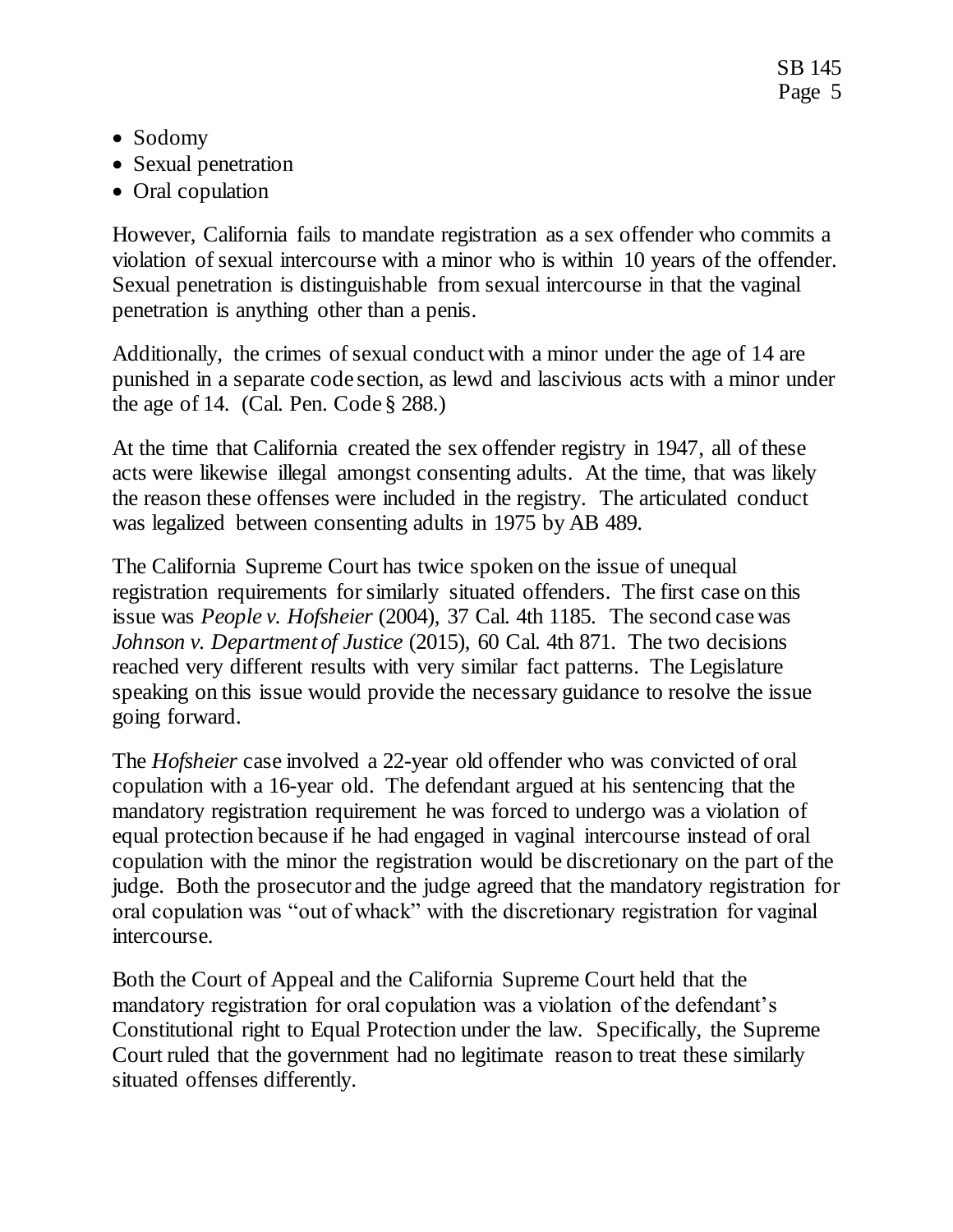The Supreme Court rejected the government's assertion that the disparate treatment by the Legislature was due to the fact that one offense could result in impregnation and the other could not. The rationale for the government making this argument as the reason for the Legislature's disparate treatment was that the risk of impregnation could cause stigmatization of the parent registrant and that the behavior would be more likely to be committed again if impregnation was not possible. The court rejected these arguments as not reasonable or rational.

The Supreme Court found that the far more likely reason for the disparate treatment was that oral copulation was illegal in California between consenting adults until 1975, and sex offender registration was implemented in California in 1947. The conduct was seen as distinguishable in 1947, but was treated the same amongst consenting adults as of 1975.

The Court remanded the case to the Superior Court to apply sex offender registration at its discretion as it would have had the offender been convicted of an offense involving voluntary sexual intercourse.

In 2015, the Supreme Court overruled its *Hofsheier* ruling in the *Johnson* case. The *Johnson* opinion was drafted by Justice Baxter, who wrote the dissenting opinion in *Hofsheier*. The Supreme Court in *Johnson* gave wide interpretation into what the legislature must have meant when drafting the law that created sex offender registration in 1947. In *Johnson*, the court reversed its rationale in *Hofsheier* finding that teen pregnancy and its costly consequences was a rational basis to discriminate between the offenses. The court further found that the stigmatization of sex offender registration might interfere with employment opportunities and the support of children conceived as a result of unlawful intercourse, which would not be a factor if the conduct could not result in impregnation.

Under current California law *Johnson* is the controlling opinion. The opinion is based on what the intent of the Legislature was in 1947. Even though the offense in question (oral copulation) was illegal between consenting adults until 1975, and sexual intercourse was not, the Court was convinced that a rational basis for the disparate treatment was that one could result in impregnation and the other may not. As specifically articulated in *Hofsheier* that rationale is challenging to achieve and it is far more likely that the distinction on mandatory vs. discretionary registration was made because intercourse between consenting heterosexuals was legal and the other acts were illegal among consenting adults. Furthermore, the Court reasoned that the Legislature intended offenses that could not result in teen pregnancy to be more burdensome than an offense that could result in teen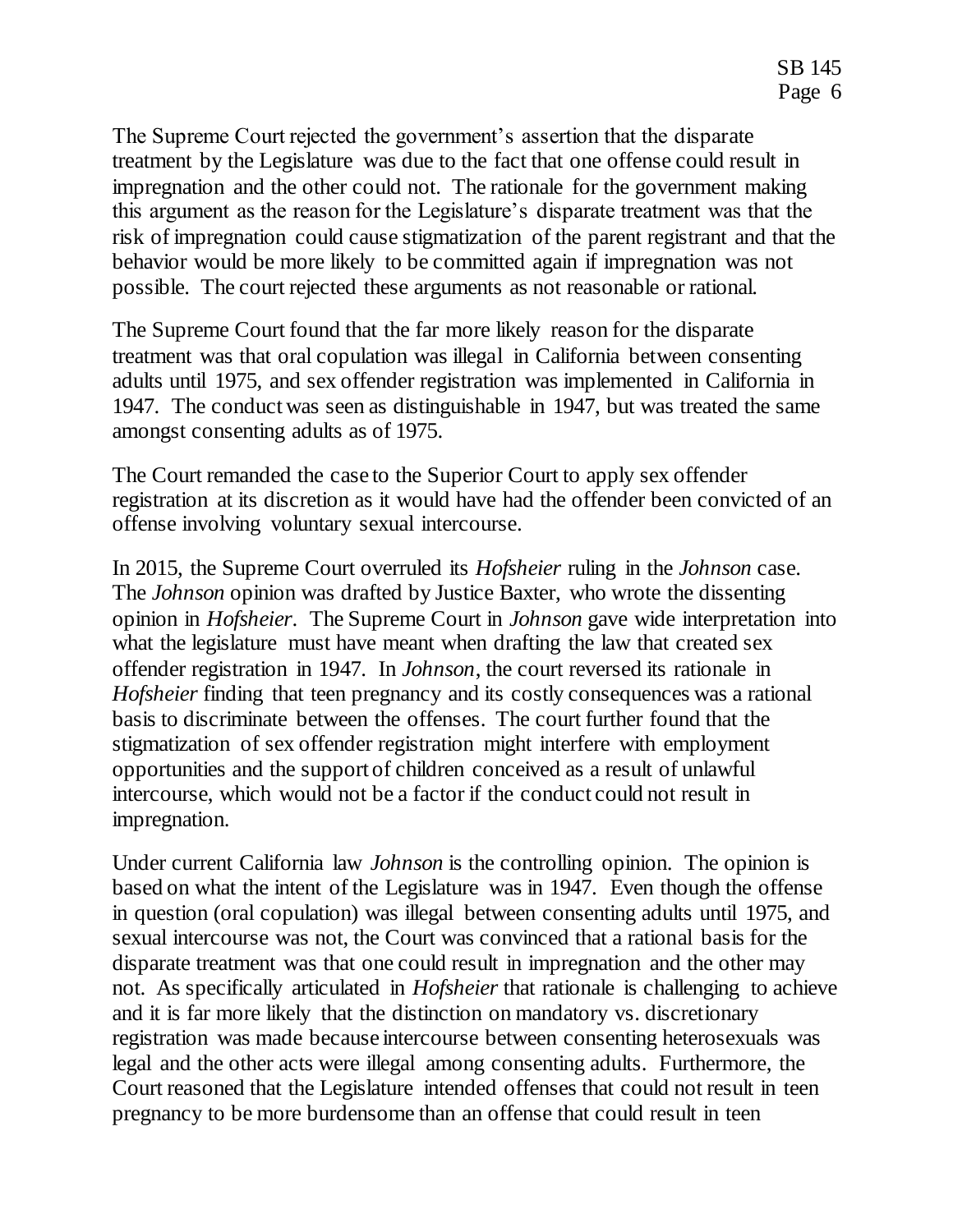pregnancy. The risk of pregnancy or the risk of a sexually transmittable disease seems far more like a factor in aggravation rather than a factor in mitigation. In fact, under California law, impregnation caused during the commission of a crime is considered "serious bodily injury."

Putting aside the Court's findings, the treatment of these offenses differently is inherently discriminatory. Sexual acts that could result in pregnancy are treated more leniently than those that could not result in pregnancy. Some partners are incapable of achieving conception. The *Johnson* decision cited that fact that the Legislature has failed to act to remedy the inconsistency as a rationale to continue to discriminate amongst these offenses for the purpose mandating registration. If the issue of inconsistency is going to be resolved it must therefore be accomplished by the action of the California Legislature.

**FISCAL EFFECT:** Appropriation: No Fiscal Com.: Yes Local: No

According to the Assembly Appropriations Committee, "One-time costs (GF) in the hundreds of thousands of dollars to low millions of dollars for the first three years to Department of Justice (DOJ) in increased workload to address claims for removal from the Sex Offender Registry. DOJ estimates workload costs of \$945,000 in FY 2019-20, \$2.8 million dollars in FY 2020-21, \$2.6 million dollars in FY 2021-22, and \$58,000 annually thereafter."

### **SUPPORT:** (Verified 8/29/20)

Equality California (co-source) Los Angeles County District Attorney (co-source) Alliance for Constitutional Sex Offender Laws American Civil Liberties Union of California Anti-Defamation League California Attorneys for Criminal Justice California Civil Liberties Advocacy California Coalition Against Sexual Assault California District Attorneys Association California Police Chiefs Association California Public Defenders Association Prostasia Foundation Stonewall Democratic Club William A. Percy Foundation for Social and Historical Studies